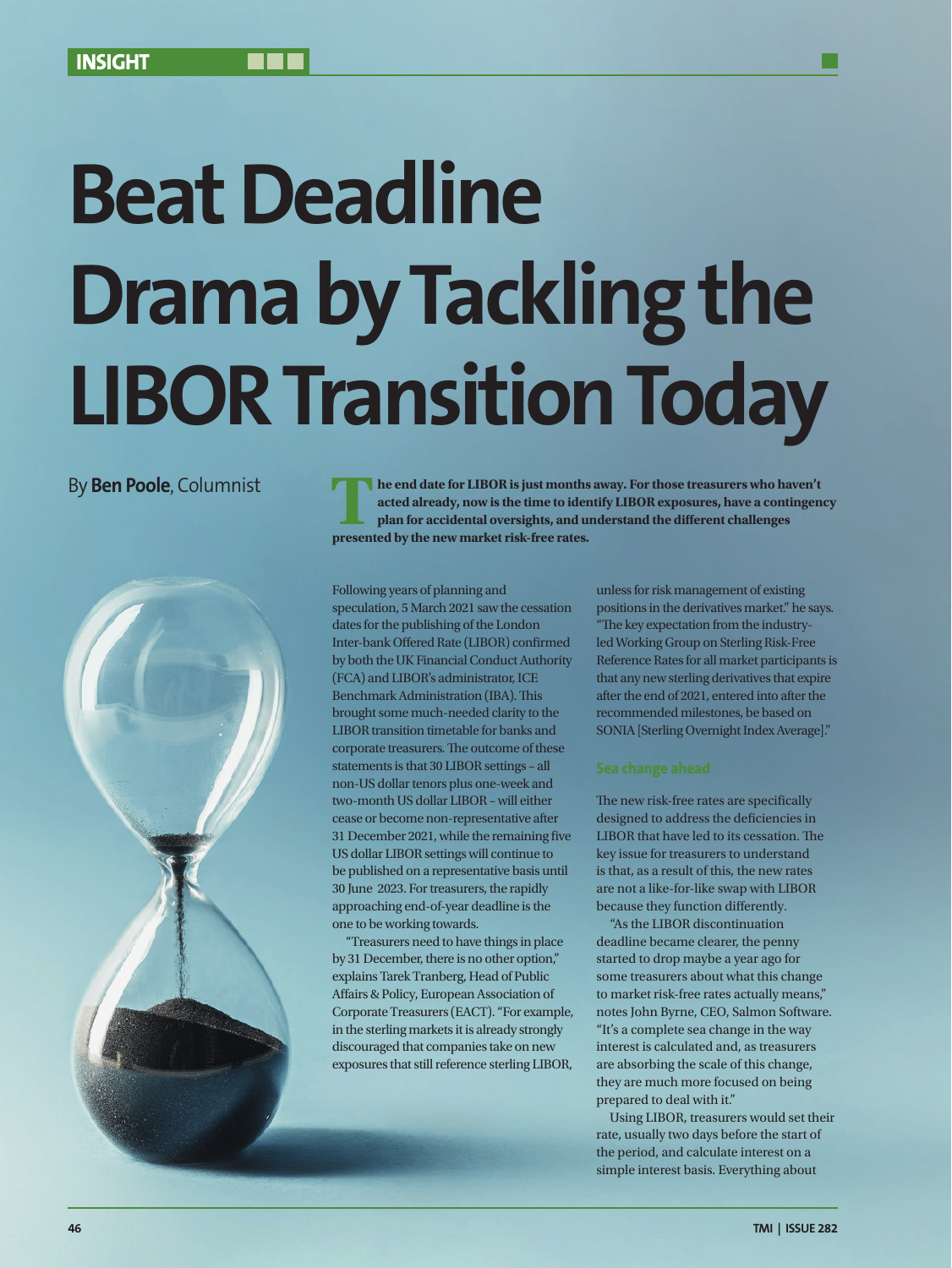the interest for that period is understood, including the interest rate, the amount, and the accruals, for example. Using SONIA, however, none of those details are known. For example, it isn't possible to calculate the interest on any loan for any period until the period has ended and until the lag period has expired. Every day, a rate will be published for SONIA, and the rate published on any given day is the rate that will be used as the daily rate for a future date that is determined by the 'lag period'.

Byrne explains: 'The lag period is the number of business days between today's date and the date used to determine the interest rate to be applied today. In other words, if the lag is five days, then the rate used is taken from the rate published five business days earlier. Treasurers also need to factor in that the lag period takes into account weekends and holidays."

Each successive day's interest rate is compounded to derive the interest amount for that day, or that set of days if weekends and holidays occur. Each day's interest is added up to get a total interest amount for the period. That total interest for the period combined with the capital value determines the derived rate for the period.

"All of the above can be applied on one of two conventions: a look back with observational shift or a look back without observational shift," continues Byrne. "With or without observational shift determines whether the days in the interest period are derived using the shift period or not. The total interest for the period, combined with the capital value, determines the derived rate for the period. Of course, that assumes that the capital value hasn't changed mid-period. If it has, then the complexities mount."

### **Impact on treasurers**

With the main deadline of 31 December 2021 becoming tangibly close, treasurers should be ensuring they have identified any existing financial products they hold that are currently tied to LIBOR beyond that date. Anyone using one-month LIBOR will be essentially changing from one rate per period, known at the start, to 25 rates per period – taking weekends into account – that are not known until the end of each period, plus lag days.

"Consider a 10-year bullet loan with monthly interest settings," offers Byrne. "Using LIBOR there are 120 interest periods, but using SONIA, there are 3,000 mini periods. It is also worth noting that the recommendation for the interest calculation is to go out to 16 decimal places, but Excel calculates to only 14 decimal places. That limitation will significantly inhibit the ability to deal with this change for any treasurers using Excel."

That said, another TMS vendor says it has run some analysis and could see no reason why 16 decimal places were needed, even taking into account compounding. The Bank of England was approached for more information and clarification on this point but did not respond.

For treasurers who have significant portfolios of loans, investments, interest rate swaps, cross-currency swaps, or index-linked loans, the work involved on a rollover basis is enormous. Even if spreadsheet calculations did go out to 16 decimal places (and were found to be necessary), the manual nature of Excel is not adequate to handle the calculation of payments using compounded riskfree rates, which is significantly more complex than under LIBOR. More agile treasury systems, particularly those in the cloud, can provide better support with the transition.

"Sophisticated, reliable, flexible technology has supported isolating a company's exposure to LIBOR, migrating position and process from LIBOR to the replacement rates, and helping reduce the increased operational risk to the business arising from using the new rates in each region," says Adam Bridgewater, Product Owner in Risk, Kyriba. In addition, he notes, market methods and conventions have been regularly changing during the course of 2020 and 2021 and are set to continue to do so. Previously this would have required delayed or sequential upgrades of on-premise systems. Says Bridgewater: "The introduction of cloudbased technology has facilitated quicker development and rapid deployment of software into the hands of customers after the new standards have been introduced, allowing for better support of corporate treasury departments."

That support is much needed, as the lag time complicates matters further. The sheer





**Head of Public Affairs & Policy, European Association of Corporate Treasurers (EACT)**